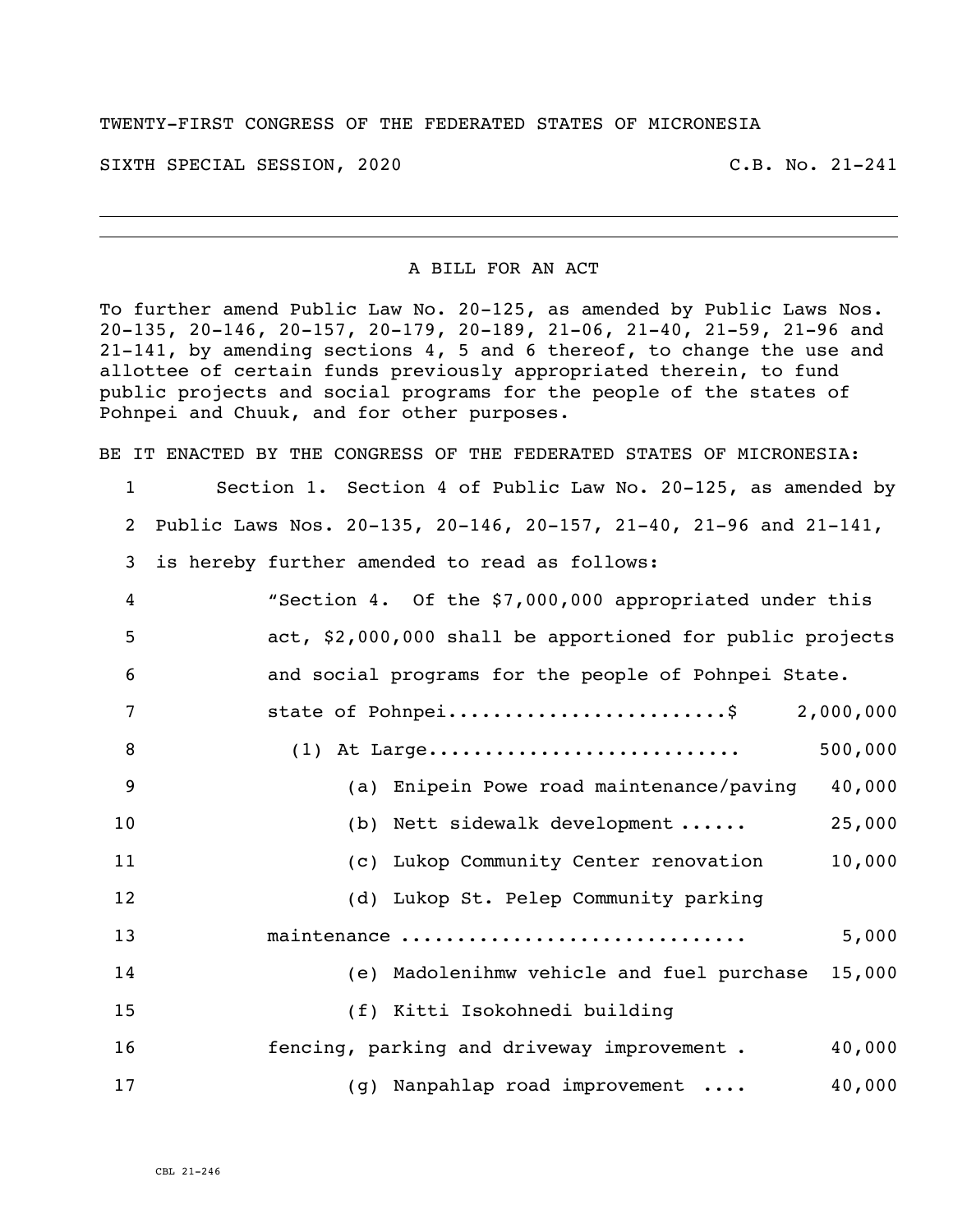| $\mathbf 1$    | (h) Nanpohnmal road paving/maintenance \$ 20,000 |         |
|----------------|--------------------------------------------------|---------|
| $\overline{2}$ | [New Secondary road - Lewetik family]<br>(i)     |         |
| 3              | Sokehs, Palikir, Tomwara road improvement        | 20,000  |
| 4              | (j) Nukuoro Community building                   | 25,000  |
| 5              | (k) Palipowe road paving/maintenance             |         |
| 6              | to Ludwig family                                 | 20,000  |
| 7              | (1) Nanpohnsapw Paliais, Nett road               |         |
| 8              | paving/maintenance                               | 45,000  |
| 9              | Sokehs Island road improvement.<br>(m)           | 35,000  |
| 10             | Pwudoi road development and repair<br>(n)        | 15,000  |
| 11             | (o) Toamwara road maintenance                    | 15,000  |
| 12             | (p) Public Safety vehicle purchase,              |         |
| 13             | repairs, and fuel costs                          | 20,000  |
| 14             | Overseas and Local Medical Assistance<br>(q)     | 15,000  |
| 15             | $(r)$ Nursing training/conference                | 20,000  |
| 16             | (s) Dolonier sidewalk project                    | 25,000  |
| 17             | (t) Lewi to Hospital sidewalk extension          | 25,000  |
| 18             | (u) Sokehs sidewalk development                  | 25,000  |
| 19             | (2) Election District No. 1                      | 500,000 |
| 20             | (a) Sokehs ridge cleaning/road                   |         |
| 21             | maintenance                                      | 18,000  |
| 22             | (b) Pohrakied sidewalk supplement                | 45,000  |
| 23             | $(c)$ Communications                             | 30,000  |
| 24             | (d) LED lights/Solar lights                      | 50,000  |
| 25             | (e) Kaselehlia/PCR retaining                     |         |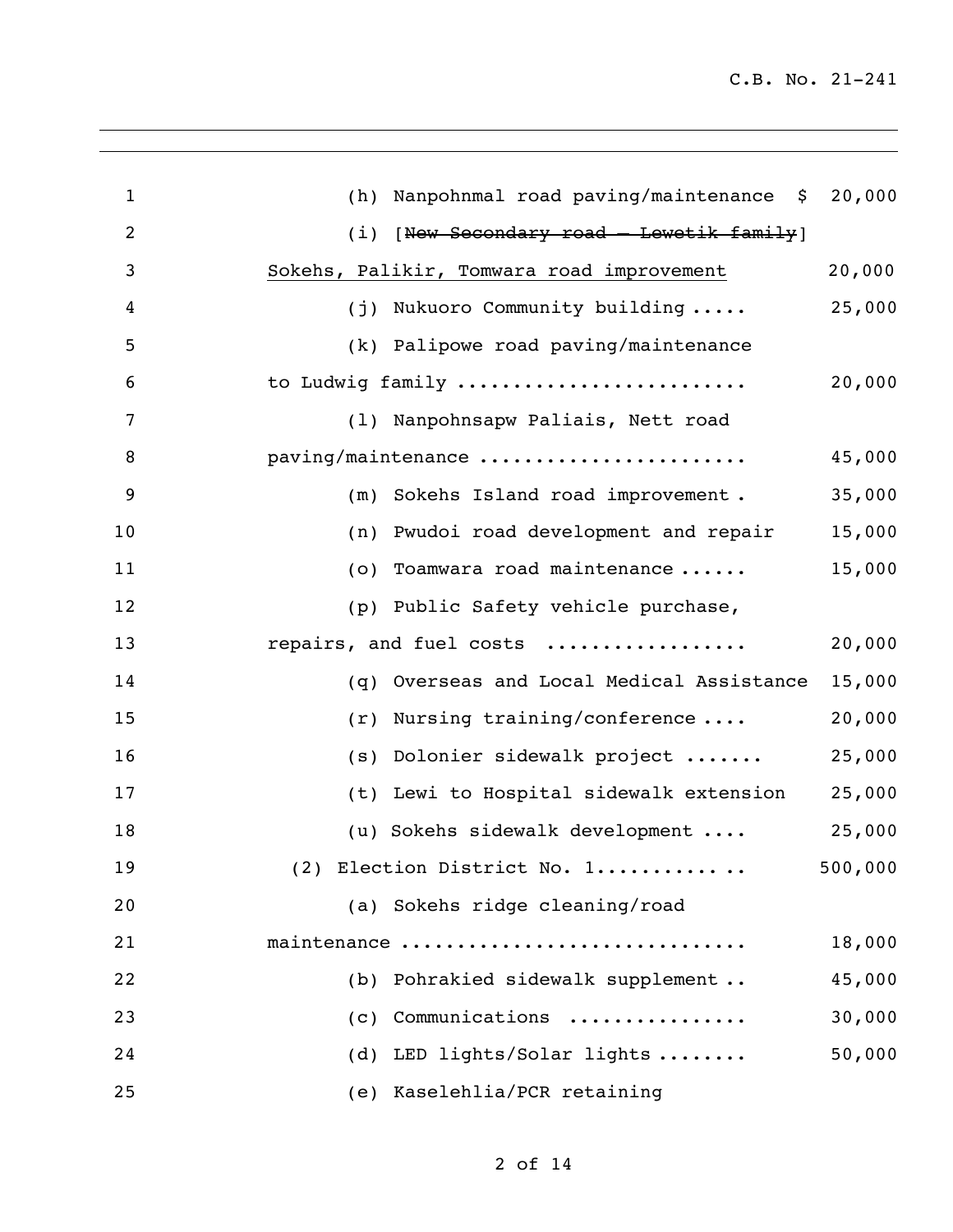| $\mathbf{1}$   | wall supplemental  \$                          | 7,500  |
|----------------|------------------------------------------------|--------|
| $\overline{2}$ | (f) Pohnpei Public Library subsidy.            | 15,000 |
| 3              | (g) Nukuoro [ <del>Island Basketball</del>     |        |
| 4              | court/materials/supplies] Municipal Government |        |
| 5              | subsidy                                        | 20,000 |
| 6              | (h) Election District No. 1 Outer              |        |
| 7              | Island internet equipment/rental               | 40,000 |
| 8              | (i) Purchase of Synthetic Thatches.            | $-0-$  |
| 9              | (j) Election District No. 1 schools            |        |
| 10             | current and prior obligations                  | 20,000 |
| 11             | $(k)$ Beautification project                   | 20,000 |
| 12             | (1) Nanmohs new road                           | 30,000 |
| 13             | (m) Deketik Causeway Boulders                  | 20,000 |
| 14             | (n) Deketik Causeway exercise                  |        |
| 15             | equipment/installation                         | 10,000 |
| 16             | (o) Culvert materials/improvement              | 10,000 |
| 17             | (p) Pohnpei Utility Corporation                |        |
| 18             | (PUC) water plant subsidy                      | 10,000 |
| 19             | (q) Led lights/Solar                           | 30,000 |
| 20             | (r) Sokehs Municipal government                |        |
| 21             | retaining wall                                 | 54,500 |
| 22             | $(s)$ Sekere new road                          | 30,000 |
| 23             | (t) Sapwoh Community Nahs renovation           | 20,000 |
| 24             | (u) Sapwuahfik Community                       |        |
| 25             | Houses renovation                              | 10,000 |
|                |                                                |        |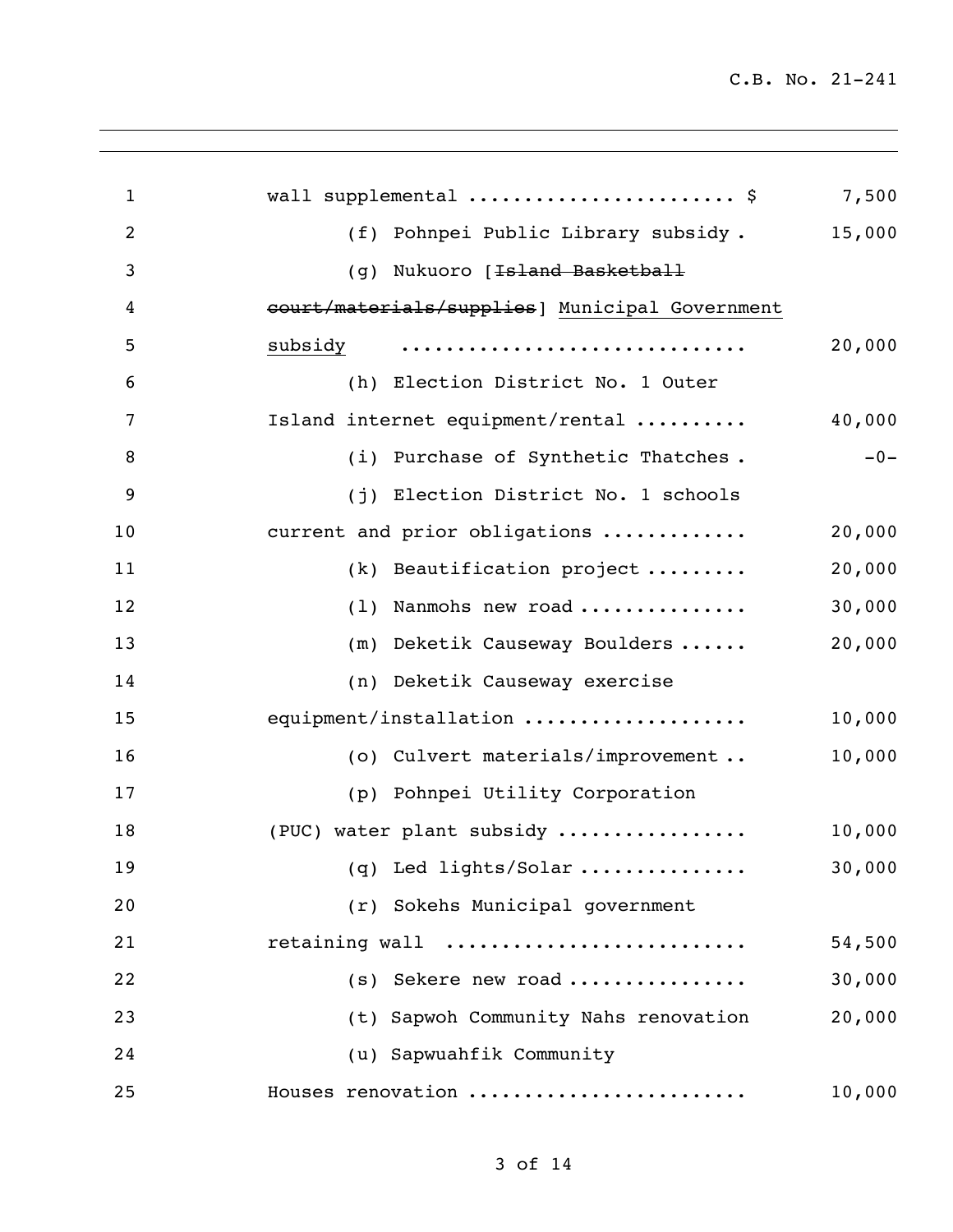| $\mathbf{1}$   | (v) Sapwuahfik Constitution                     |         |
|----------------|-------------------------------------------------|---------|
| $\overline{2}$ | Convention subsidy  \$                          | 10,000  |
| 3              | (3) Election District No. 2                     | 500,000 |
| 4              | (a) Enpein road improvement                     | 20,000  |
| 5              | (b) Medical referral program                    | 40,000  |
| 6              | (c) Students' financial assistance.             | 40,000  |
| 7              | (d) Youths' events, activities and              |         |
| 8              | programs                                        | 10,000  |
| 9              | (e) Kepine to Sapwalapw road                    | $-0-$   |
| 10             | (f) Nankepira road improvement                  | 50,000  |
| 11             | (g) Nanphalap road improvement                  | $-0-$   |
| 12             | (h) Community Outreach and Advocacy             |         |
| 13             | Program/travel needs                            | 25,000  |
| 14             | (i) Flour making machine $\ldots \ldots \ldots$ | 20,000  |
| 15             | (j) Election District                           |         |
| 16             | No. 2 schools computers                         | 20,000  |
| 17             | (k) Purchase of coral materials/                |         |
| 18             | Equipment rental                                | 50,000  |
| 19             | (1) UCCP Summit Implementation                  | 15,000  |
| 20             | (m) Pahnsapw water system improvement           | 30,000  |
| 21             | (n) Election District No. 2 current             |         |
| 22             | and prior obligations                           | 20,000  |
| 23             | $(0)$ Solar lights                              | 90,000  |
| 24             | (p) Water delivery system                       |         |
| 25             | Improvement                                     | 45,000  |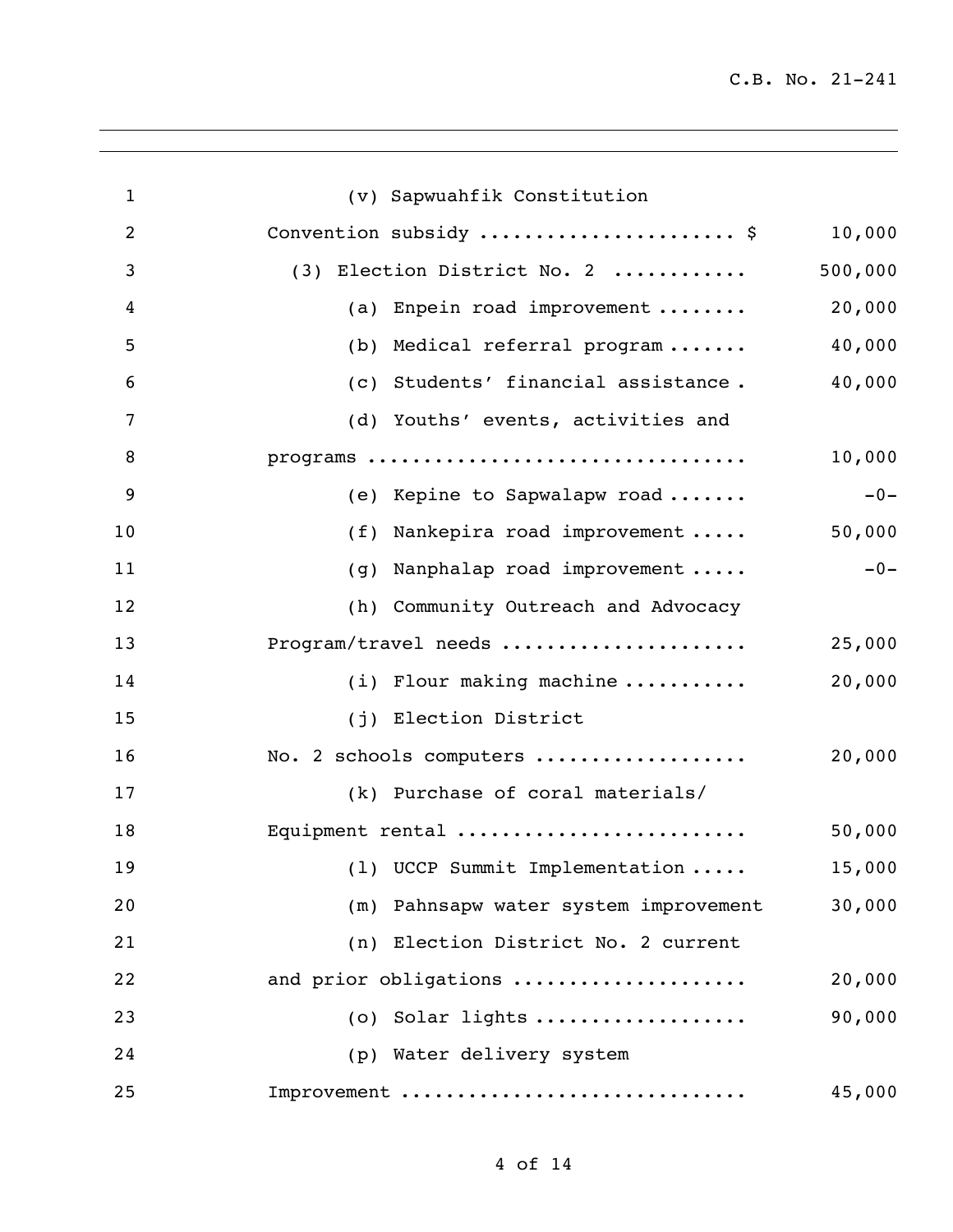| $\mathbf{1}$   | (q) Isokohnedi En Wein Kitti P.A. System \$ 10,000 |
|----------------|----------------------------------------------------|
| $\overline{2}$ | (r) Contribution for Senpehn Youth                 |
| 3              | Organization (SYO)<br>5,000                        |
| 4              | (s) Menintiensapw en Madolenihmw                   |
| 5              | $P.A.$ system<br>10,000                            |
| 6              | 500,000<br>(4) Election District No. 3             |
| 7              | 25,000<br>(a) Nett, Dolekei road paying            |
| 8              | (b) Road repair and paving, Pahn-                  |
| 9              | Sou, Saladak, U<br>25,000                          |
| 10             | (c) Nett ECE activities,                           |
| 11             | supplies & equipment<br>5,000                      |
| 12             | (d) Nett Municipal Government                      |
| 13             | subsidy/public projects<br>60,000                  |
| 14             | (e) U Municipal Government subsidy/                |
| 15             | public projects<br>60,000                          |
| 16             | 20,000<br>(f) Nett School supplies & equipment     |
| 17             | (g) Awak and Saladak school                        |
| 18             | supplies & equipment<br>15,000                     |
| 19             | (h) Awak ECE activities,                           |
| 20             | supplies & equipment<br>5,000                      |
| 21             | (i) Saladak ECE activities,                        |
| 22             | supplies & equipment<br>5,000                      |
| 23             | (j) Pingelap Municipal subsidy<br>20,000           |
| 24             | (k) Mwokilloa Municipal subsidy<br>20,000          |
| 25             | (1) Water tanks and pipes<br>50,000                |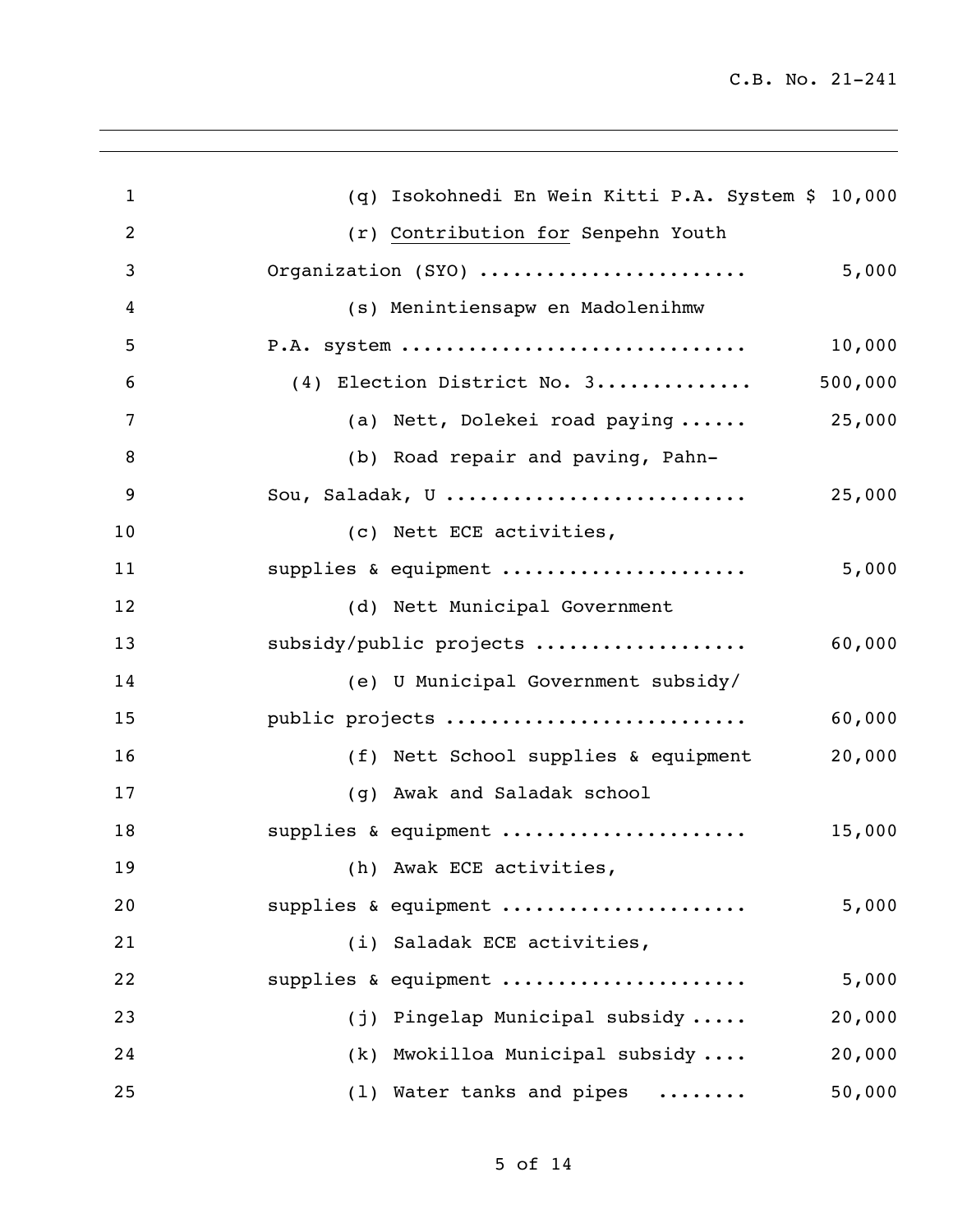| 1  | (m) Landfill materials for public                                 |           |
|----|-------------------------------------------------------------------|-----------|
| 2  | parking at Nan U Community Center  \$                             | 75,000    |
| 3  | Medical referral<br>(n)                                           | 10,000    |
| 4  | (o) Community cultural project support                            | 5,000     |
| 5  | Nan Dekehn Rohi road paving<br>(p)                                | 25,000    |
| 6  | Travel to conference<br>(q)                                       | 5,000     |
| 7  | Eirike new road<br>(r)                                            | 45,000    |
| 8  | (s) Xavier Freshmen students tuitions                             | 25,000"   |
| 9  | Section 2. Section 5 of Public Law No. 20-125, as amended by      |           |
| 10 | Public Laws Nos. 20-135, 20-146, 20-179, 20-189, 21-06, 21-59 and |           |
| 11 | 21-89, is hereby further amended to ready as follows:             |           |
| 12 | "Section 5. Of the \$7,000,000 appropriated under this            |           |
| 13 | act, \$3,000,000 shall be apportioned for public projects         |           |
| 14 | and social programs for the people of Chuuk State.                |           |
| 15 | state of Chuuk \$                                                 | 3,000,000 |
| 16 | $(1)$ At Large                                                    | 500,000   |
| 17 | (a) Allottee's administrative                                     |           |
| 18 | support cost                                                      | 30,000    |
| 19 | (b) Housing renovation/improvement. 110,000                       |           |
| 20 | (c) Fishing project                                               | 110,000   |
| 21 | (d) Land Transportation                                           | 45,000    |
| 22 | (e) Contributions to State,                                       |           |
| 23 | Municipal and Community events,                                   |           |
| 24 | activities and program                                            | 90,000    |
| 25 | (f) Women's Home Economic project                                 | 15,000    |
|    |                                                                   |           |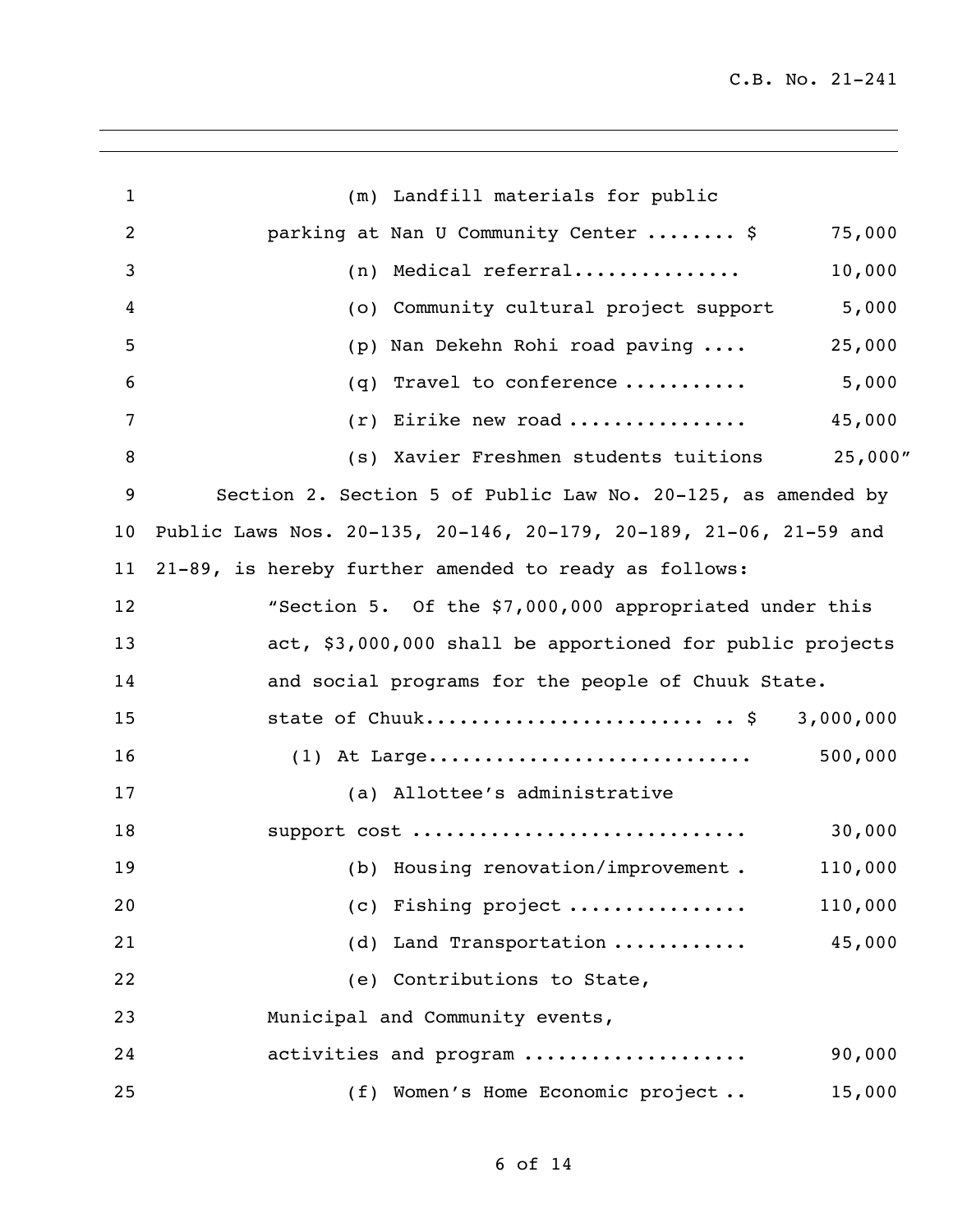| $\mathbf{1}$   | (g) Youth's musical equipment                         |
|----------------|-------------------------------------------------------|
| $\overline{2}$ | and other needs  \$<br>$-0-$                          |
| 3              | 30,000<br>(h) Municipal offices construction.         |
| 4              | (i) Contributions to Municipal/                       |
| 5              | Traditional leaders<br>10,000                         |
| 6              | 18,000<br>(j) Moch Municipal lighting system.         |
| 7              | (k) Leaders/Patients/Students travel                  |
| 8              | 42,000<br>and Community Outreach and Advocacy Program |
| 9              | (1) Non-Governmental Organizations,                   |
| 10             | Foundations, Associations<br>$-0-$                    |
| 11             | 500,000<br>(2) Election District No. 1                |
| 12             | (a) Housing renovation, improvement                   |
| 13             | and completion<br>130,000                             |
| 14             | 30,000<br>(b) Multipurpose community facilities       |
| 15             | (c) Mortlock Islands Development                      |
| 16             | 25,000<br>Authority (MIDA) vessels' operation         |
| 17             | (d) Municipal, Community and                          |
| 18             | 25,000<br>Traditional events, activities and programs |
| 19             | (e) Freight and Labor costs for                       |
| 20             | 20,000<br>MIDA's projects                             |
| 21             | 70,000<br>(f) Internet equipment                      |
| 22             | 20,000<br>(g) MIDA's office extension supplemental    |
| 23             | (h) [TA Airport terminal/classrooms                   |
| 24             | construction] Supplemental for Purchase of            |
| 25             | Mortlock Islands Development Authority's (MIDA)       |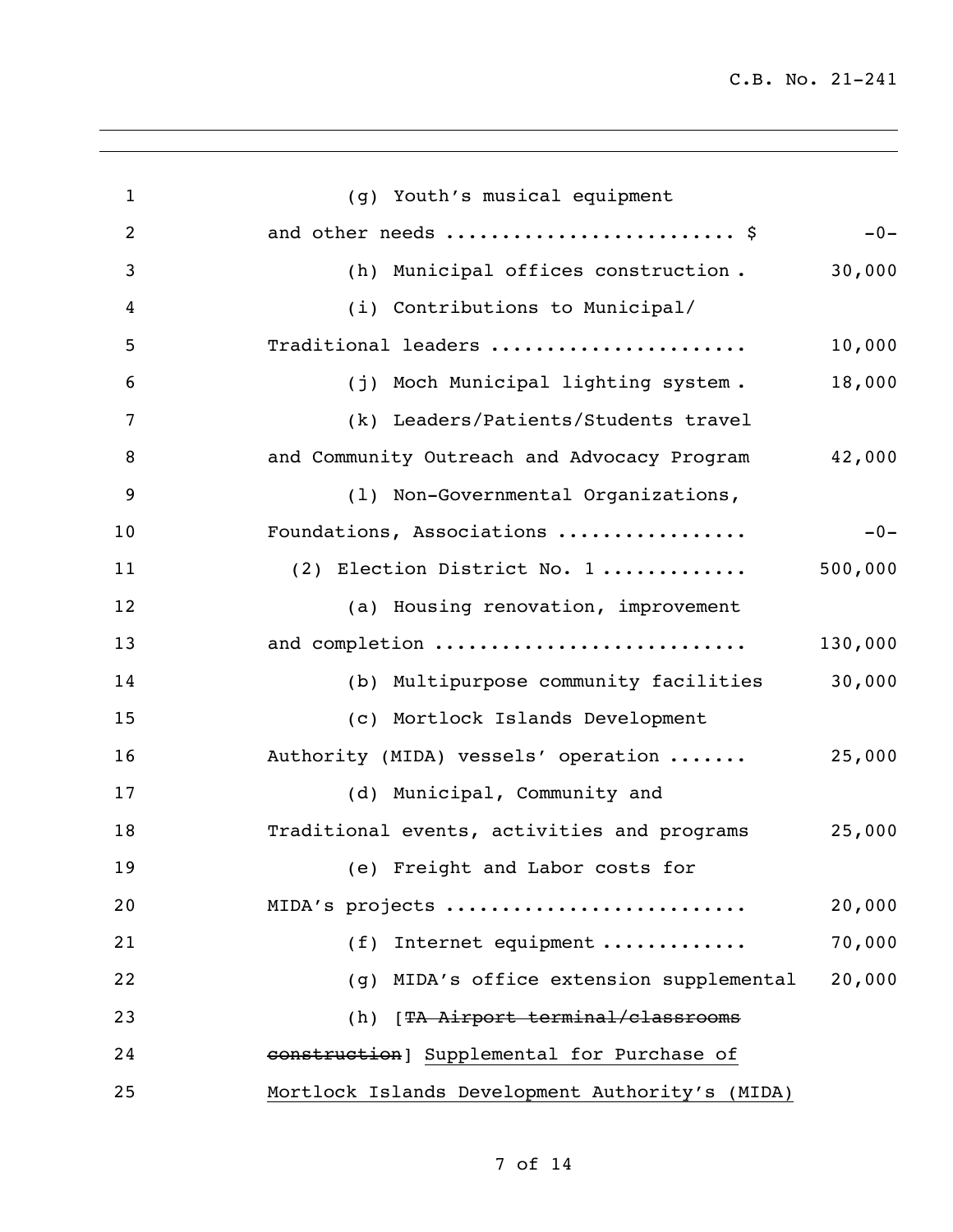| $\mathbf{1}$   | 30,000<br>Vessel                                     |
|----------------|------------------------------------------------------|
| $\overline{2}$ | (i) Leaders and Community members                    |
| 3              | travel needs<br>20,000                               |
| 4              | 30,000<br>Fishing project<br>(i)                     |
| 5              | 5,000<br>Sport facilities and solar lightings<br>(k) |
| 6              | (1) Grant writing training<br>12,000                 |
| 7              | (m) Contributions to Representatives/                |
| 8              | Senate Chuuk State Legislature<br>40,000             |
| 9              | (n) MIDA's current and prior obligations<br>43,000   |
| 10             | 500,000<br>(3) Election District No. 2               |
| 11             | (a) Housing and Community buildings                  |
| 12             | renovation/Rehabilitation<br>105,000                 |
| 13             | (b) Contributions to Representatives/                |
| 14             | Senate Chuuk State Legislature<br>35,000             |
| 15             | (c) Office of the Governor's subsidy<br>20,000       |
| 16             | 40,000<br>(d) Municipal Governments' subsidy.        |
| 17             | (e) Allottee's administrative                        |
| 18             | 20,000<br>support cost                               |
| 19             | (f) Repatriation of human remains<br>20,000          |
| 20             | Students' financial assistance.<br>20,000<br>(g)     |
| 21             | (h) Land Transportation<br>15,000                    |
| 22             | (i) Youth events, activities and programs<br>20,000  |
| 23             | (j) Road maintenance/Heavy                           |
| 24             | equipment purchase<br>80,000                         |
| 25             | (k) Food Security<br>50,000                          |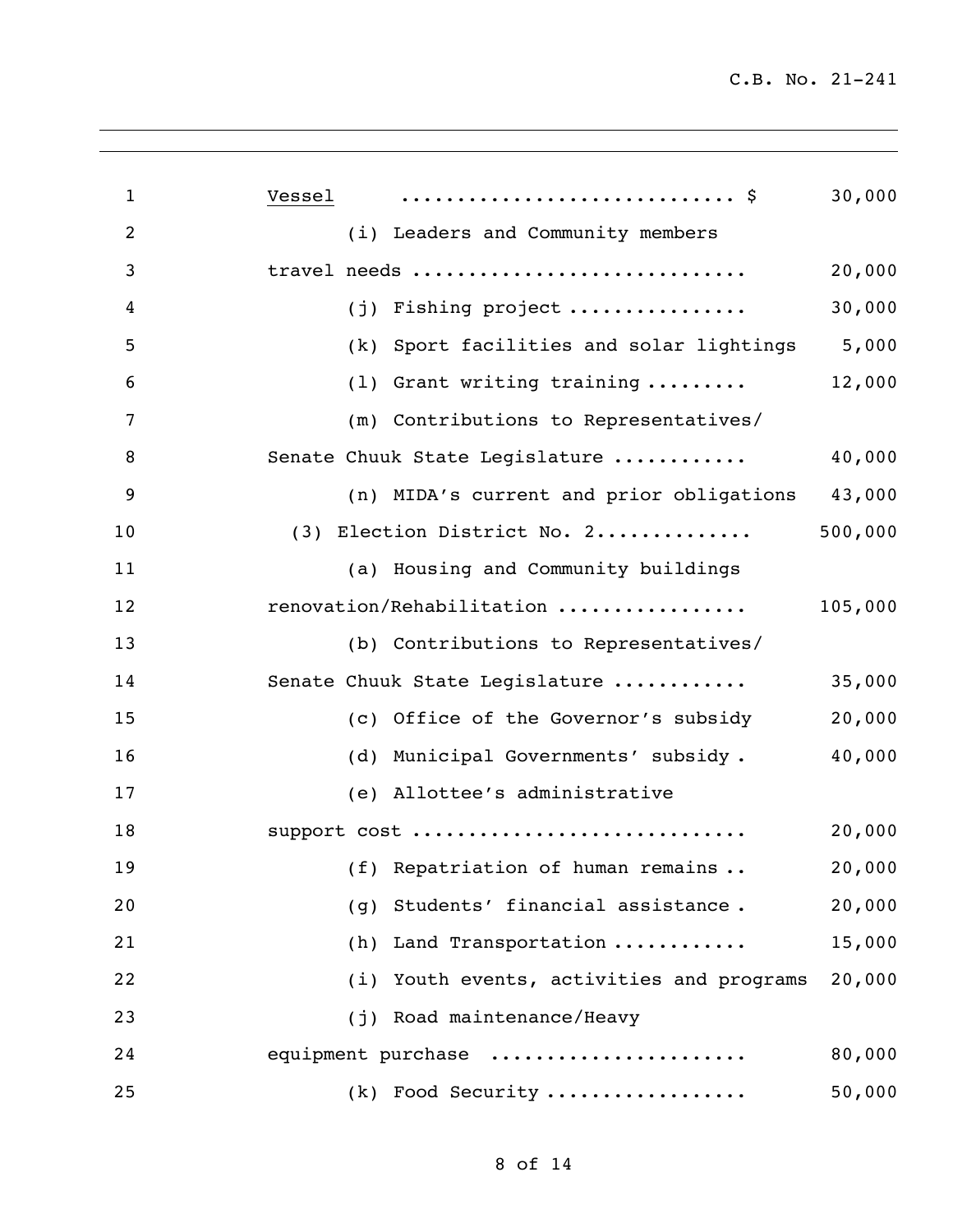| $\mathbf{1}$   | (1) Piis, Paneu Municipal Inauguration       | \$5,000 |
|----------------|----------------------------------------------|---------|
| $\overline{2}$ | $(m)$ Fishing project                        | 30,000  |
| $\mathfrak{Z}$ | (n) Travel needs/Community Outreach          |         |
| 4              | and Advocacy Program                         | 40,000  |
| 5              | (4) Election District No. 3                  | 500,000 |
| 6              | (a) Housing renovation/                      |         |
| 7              | multipurpose building                        | 120,000 |
| 8              | (b) Students' financial assistance.          | 20,000  |
| 9              | (c) Southern Namoneas Off-Island             |         |
| 10             | Associations' contributions                  | 20,000  |
| 11             | (d) Business start-up/Entrepreneurship       | $-0-$   |
| 12             | (e) Water project                            | 15,000  |
| 13             | Sewing project<br>(f)                        | 20,000  |
| 14             | Southern Namoneas Goodwill games<br>(g)      | 25,000  |
| 15             | Land Transportation<br>(h)                   | 30,000  |
| 16             | (i) Southern Namoneas Development            |         |
| 17             | Authority (SNDA) administrative support cost |         |
| 18             | (current and prior obligations)              | 20,000  |
| 19             | $(j)$ Fishing project                        | 115,000 |
| 20             | POL/Charter/Freight<br>(k)                   | 10,000  |
| 21             | Outreach/Medical referrals<br>(1)            | 50,000  |
| 22             | Humanitarian assistance<br>(m)               | 15,000  |
| 23             | Fishing project<br>(n)                       | 15,000  |
| 24             | Tonoas Municipal Office Inauguration<br>(0)  | 5,000   |
| 25             | (p) St. Cecilia subsidy                      | 5,000   |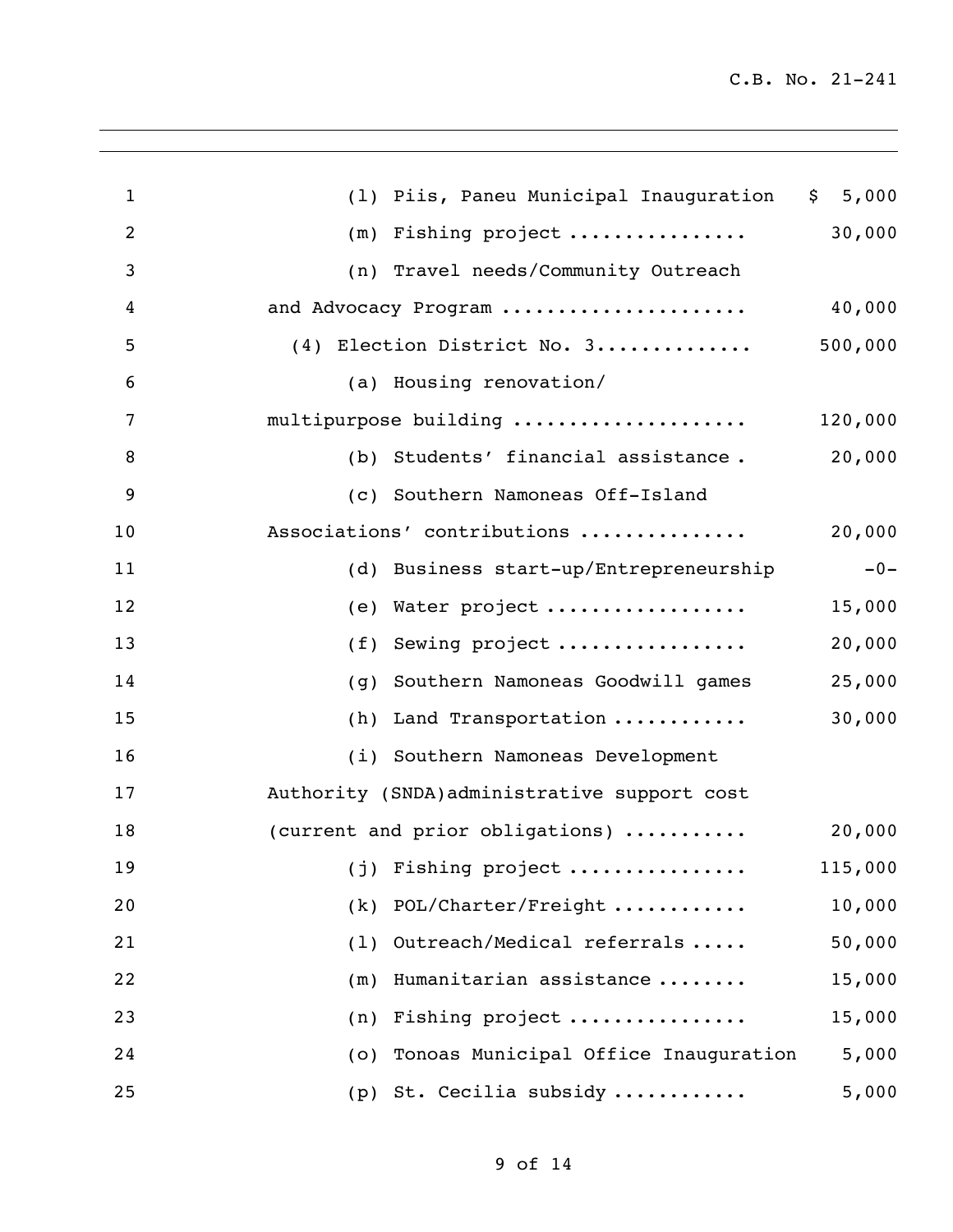| $\mathbf{1}$   | Berea Christian School subsidy . \$<br>(q)        | 5,000   |
|----------------|---------------------------------------------------|---------|
| $\overline{2}$ | Land transportation<br>(r)                        | 5,000   |
| 3              | (s) Ice Maker Machine                             | 5,000   |
| 4              | (5) Election District No. 4                       | 500,000 |
| 5              | (a) Fishing project $\ldots \ldots \ldots \ldots$ | 50,000  |
| 6              | (b) Community Outreach and                        |         |
| 7              | Advocacy Program                                  | 50,000  |
| 8              | (c) Students' financial assistance.               | 20,000  |
| 9              | FDA administrative support<br>(d)                 | 30,000  |
| 10             | Current and prior obligations<br>(e)              | $-0-$   |
| 11             | Land transportation<br>(f)                        | 40,000  |
| 12             | Low Income housing repair/renovation<br>(g)       | 40,000  |
| 13             | (h) Youth activities, events and programs         | 30,000  |
| 14             | (i) Food Security                                 | 75,000  |
| 15             | (j) Medical referral and repatriation             |         |
| 16             | of human remain                                   | 25,000  |
| 17             | (k) 2019 FSM Government                           |         |
| 18             | Inauguration and other travel needs               | 100,000 |
| 19             | (1) Coconut tree replantation project 15,000      |         |
| 20             | $(m)$ Travel need                                 | 25,000  |
| 21             | (6) Election District No. 5                       | 500,000 |
| 22             | (a) Northwest citizens residing in the            |         |
| 23             | Commonwealth of the Northern Marianas Islands     |         |
| 24             | typhoon/humanitarian relief                       | 15,000  |
| 25             | (b) Municipal and Community                       |         |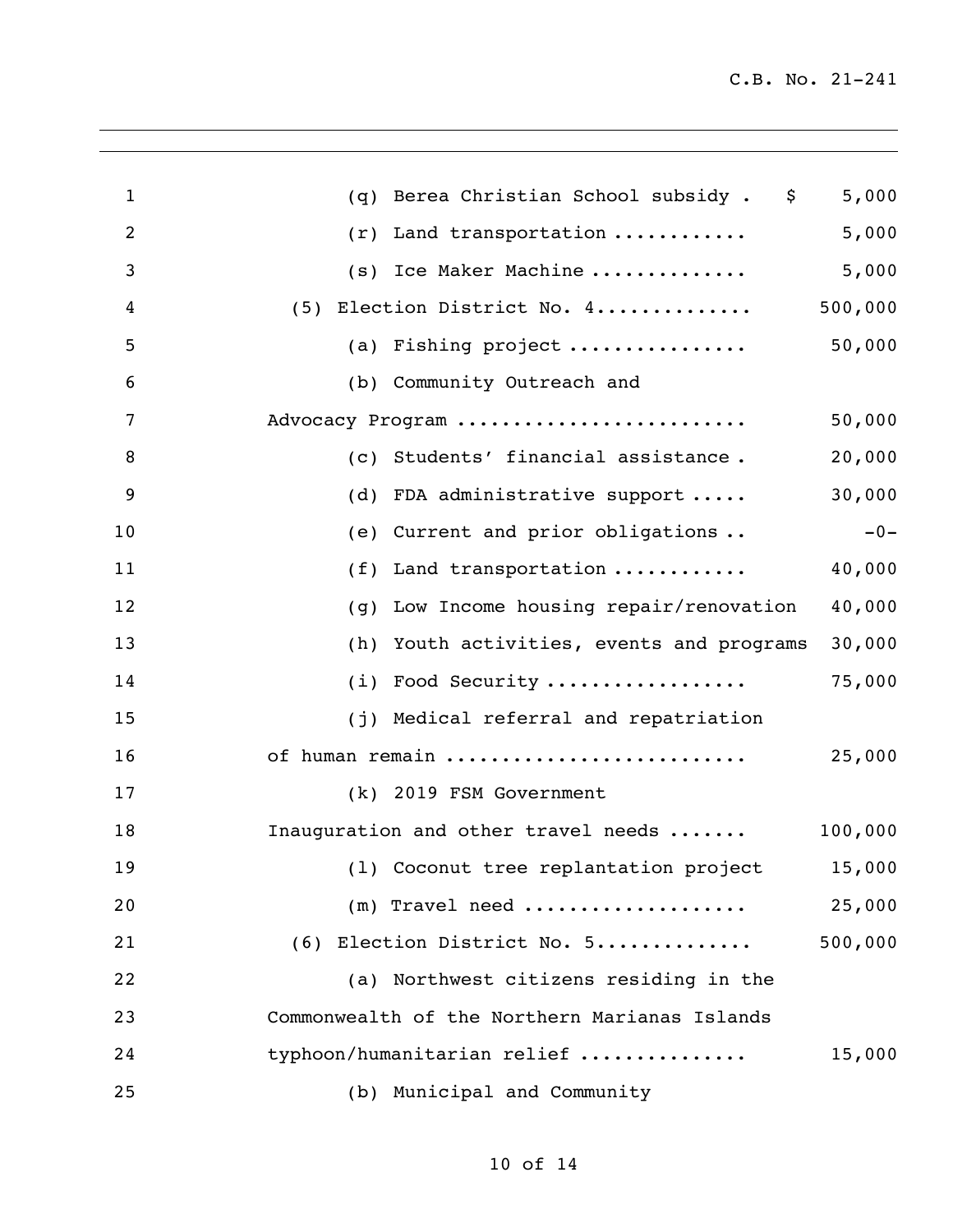| $\mathbf{1}$   | events/activities/programs  \$           | 50,000 |
|----------------|------------------------------------------|--------|
| $\overline{2}$ | (c) Solar Street lights                  | 55,000 |
| 3              | Solar Freezers<br>(d)                    | 40,000 |
| 4              | Students' financial assistance.<br>(e)   | 40,000 |
| 5              | (f) Patients/Leaders/Students/           |        |
| 6              | Citizens -Travel/COAP                    | 30,000 |
| 7              | (g) Margie Winter's participation at     |        |
| 8              | the World Olympic                        | 10,000 |
| 9              | (h) Ruo Municipal Social                 |        |
| 10             | Security Outstanding                     | 10,000 |
| 11             | (i) Land Transportation                  | 20,000 |
| 12             | (j) Contributions to Northwest           |        |
| 13             | Legislative delegation State Legislature | 25,000 |
| 14             | (k) Food Security/Relief program         | 20,000 |
| 15             | POL/Charter/Freight<br>(1)               | 45,000 |
| 16             | (m) Northwest Delegation travel          |        |
| 17             | needs to Vietnam/related costs           | 20,000 |
| 18             | (n) Allottee's administrative            |        |
| 19             | support cost                             | 10,000 |
| 20             | (o) Northwest Leadership Summit          | 15,000 |
| 21             | (p) ED#5 Health Aid support              | 10,000 |
| 22             | (q) ED#5 Administrative support/         |        |
| 23             | Grant Proposal cost                      | 25,000 |
| 24             | (r) Low Income Housing renovation and    |        |
| 25             | rehabilitation                           | 50,000 |
|                |                                          |        |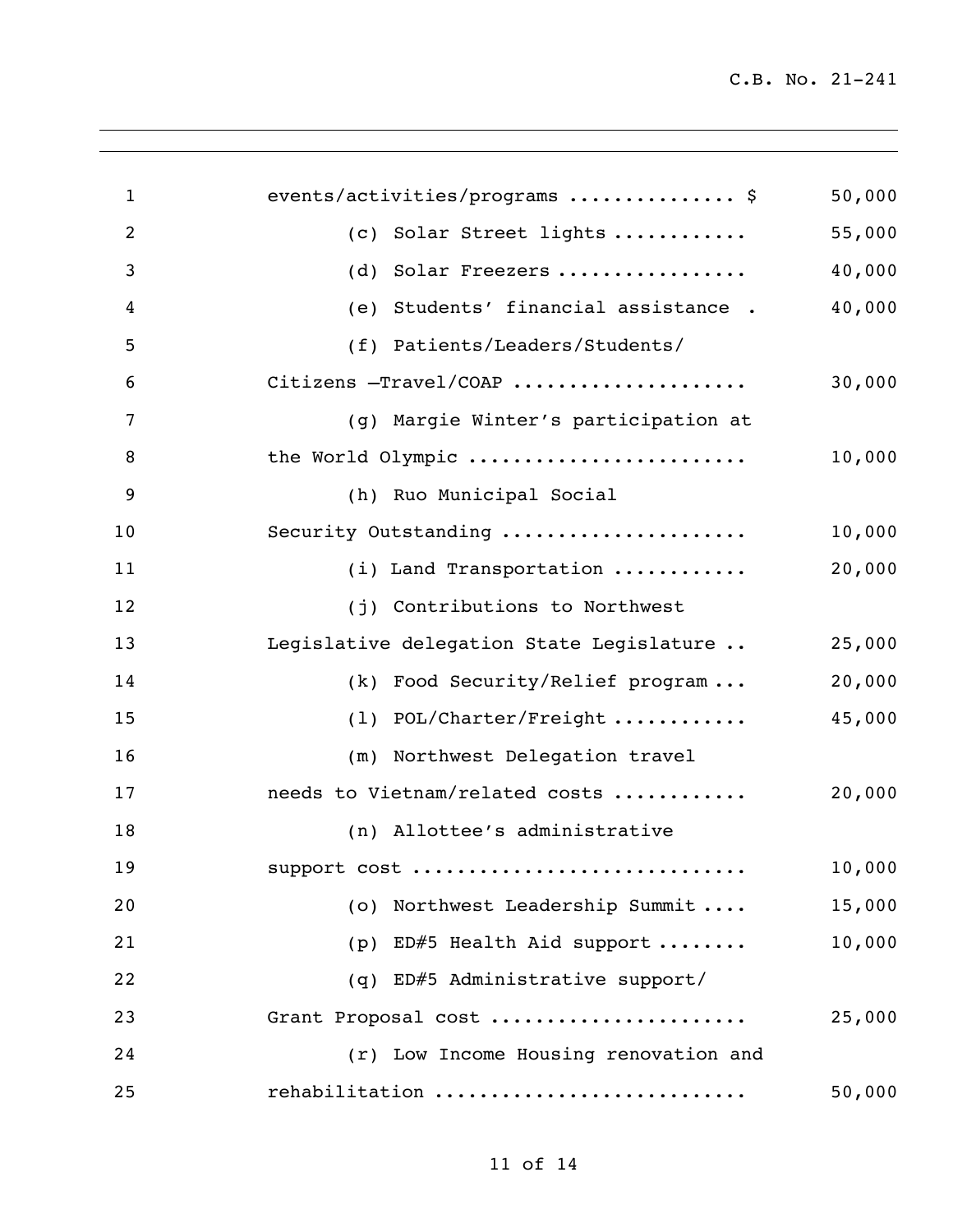| 1  | (s) Northwest Citizen Development                                    |
|----|----------------------------------------------------------------------|
| 2  | Training (Current/Prior obligation)  \$<br>$10,000$ "                |
| 3  | Section 3. Section 6 of Public Law No. 20-125, as amended by         |
| 4  | Public Laws Nos. 20-135, 20-157, 20-179, 21-40, 21-89 and 21-141, is |
| 5  | hereby amended to read as follows:                                   |
| 6  | "Section 6. Allotment and management of funds and lapse              |
| 7  | date. All funds appropriated by this act shall be                    |
| 8  | allotted, managed, administered and accounted for in                 |
| 9  | accordance with applicable laws, including, but not                  |
| 10 | limited to, the Financial Management Act of 1979. The                |
| 11 | allottee shall be responsible for ensuring that these                |
| 12 | funds, or so much thereof as may be necessary, are used              |
| 13 | solely for the purpose specified in this act, and that               |
| 14 | no obligations are incurred in excess of the sum                     |
| 15 | appropriated. The allottee of the funds appropriated                 |
| 16 | under section 2 of this act shall be the Governor of Yap             |
| 17 | State or his designee. The allottee of funds                         |
| 18 | appropriated under sections 3 and 4 of this act shall be             |
| 19 | the President of the Federated States of Micronesia or               |
| 20 | his designee; PROVIDED THAT, the allottee of funds                   |
| 21 | appropriated under subsections $3(a)$ to $3(q)$ of this act          |
| 22 | shall be the Mayor of Lelu Town Government or his                    |
| 23 | designee; the allottee of funds appropriated under                   |
| 24 | subsection $4(2)(g)$ of this act shall be the Mayor of               |
| 25 | Nukuoro Municipal Government or his designee; the                    |

of 14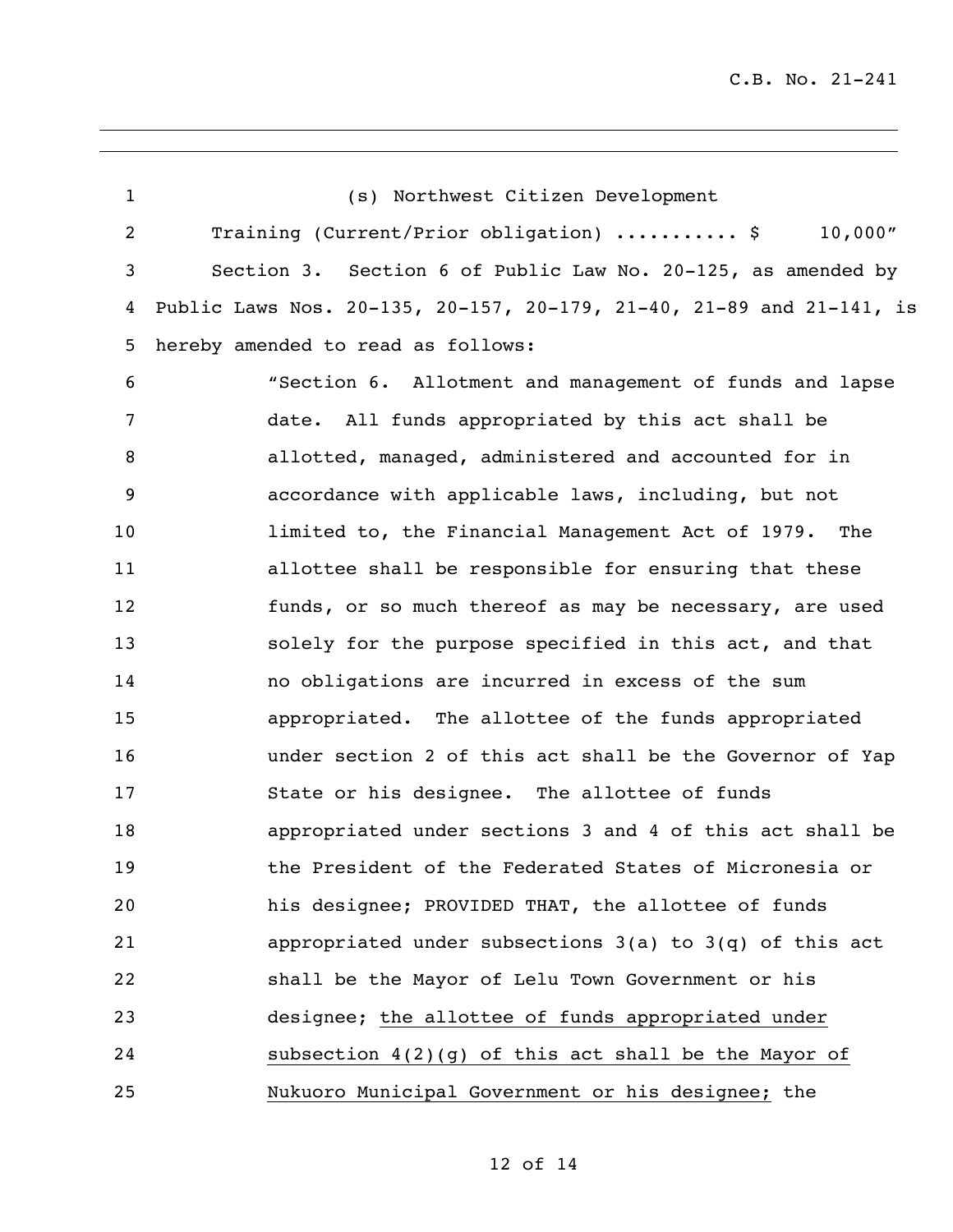| $\mathbf{1}$   | allottee of funds appropriated under subsection $4(2)(j)$                     |
|----------------|-------------------------------------------------------------------------------|
| $\overline{2}$ | of this act shall be the President of the COM-FSM                             |
| 3              | College or his designee; the allottee of funds                                |
| 4              | appropriated under subsection $4(2)(p)$ of this act shall                     |
| 5 <sup>5</sup> | be the Pohnpei Utility Corporation; the allottee of                           |
| 6              | funds appropriated under subsections $4(2)(a)$ ,                              |
| $\overline{7}$ | (b), (c), (d), (e), $(f[\frac{4}{3}, (h), (i), (k), (l), (m), (n), (o), (q))$ |
| 8              | $f(r)$ , (s), of this act shall be the Secretary of the                       |
| 9              | Department of Transportation, Communications and                              |
| 10             | Infrastructure or his designee. The allottee of the                           |
| 11             | funds appropriated under subsections $4(4)(j)$ of this act                    |
| 12             | shall be the Mayor of Pingelap Municipal Government or                        |
| 13             | his designee; the allottee of funds appropriated under                        |
| 14             | subsection $4(4)(k)$ of this act shall be the Mayor of                        |
| 15             | Mwokilloa Municipal Government or his designee.<br>The                        |
| 16             | allottee of funds appropriated under subsection $4(4)(m)$                     |
| 17             | of this act shall be the Chief Magistrate of U Municipal                      |
| 18             | Governor or his designee. The allottee of the funds                           |
| 19             | appropriated under subsections $5(1)$ and $5(6)$ of this act                  |
| 20             | shall be the Governor of Chuuk State or his designee;                         |
| 21             | the allottee of the funds appropriated under subsection                       |
| 22             | 5(2) of this act shall be the Mortlocks Island                                |
| 23             | Development Authority (MIDA); the allottee of the funds                       |
| 24             | appropriated under subsection 5(3) of this act shall be                       |
| 25             | the Mayor of Weno Municipal Government or his designee;                       |

of 14